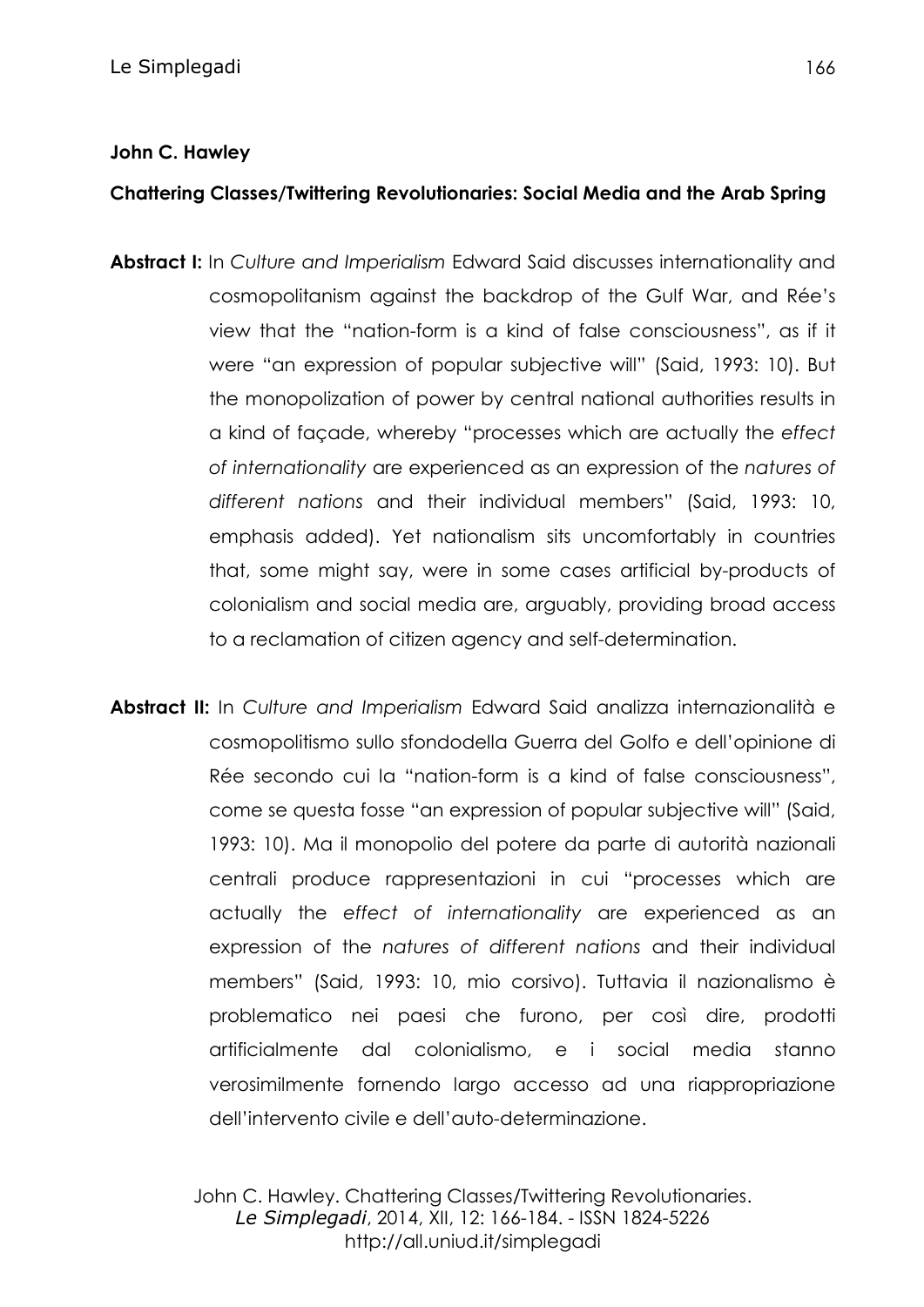If you can take pictures, take pictures…if you can use Twitter, send tweets … if you can blog, blog from the street. There are people demonstrating for our cause in Tunisia and Jordan, and I just found out that there are people demonstrating in Paris too. All of these people have faith in us (Nawara Negm, qtd. in Eltantawy & Wiest 1214).

In *Culture and Imperialism* Edward Said alludes to Jonathan Rée's discussion of internationality and Tim Brennan's of cosmopolitanism and sets them against the backdrop of the Gulf War. Rée notes that nationhood is a device that "cajoles us into participating in global systems of antagonism and tells us that we are only expressing ourselves when we do so" whereas "the task of a history of internationality should be the exposure of this delusion" (Rée 1992: 11). He writes that "the logic of internationality precedes the formation of nations" because "in the same way that individual texts can function only within a field of general intertextuality, so individual nations arise only within a field of general internationality" (Rée 1992: 9). For those who agree with Rée, the "nation-form is a kind of false consciousness", a faux "expression of popular subjective will" (Rée 1992: 10). The consequent monopolization of power by national authorities hides behind a façade, whereby "processes which are actually the *effect of internationality* are experienced as an expression of the *natures of different nations* and their individual members" (Rée 1992: 10, emphasis added). The comfort of "patriotism" and affiliation with the nation equates, then, to a militarism posing as "an expression of natural and prepolitical popular feeling" (Rée 1992: 10).

In a world subsequent to the historic extension of European nations into colonies that, following independence, now must reclaim some sense of antecedent nativist pride, is there a 'nation' to replace the western artifice, or are these postcolonial entities equally enslaved to the faux tribal identities that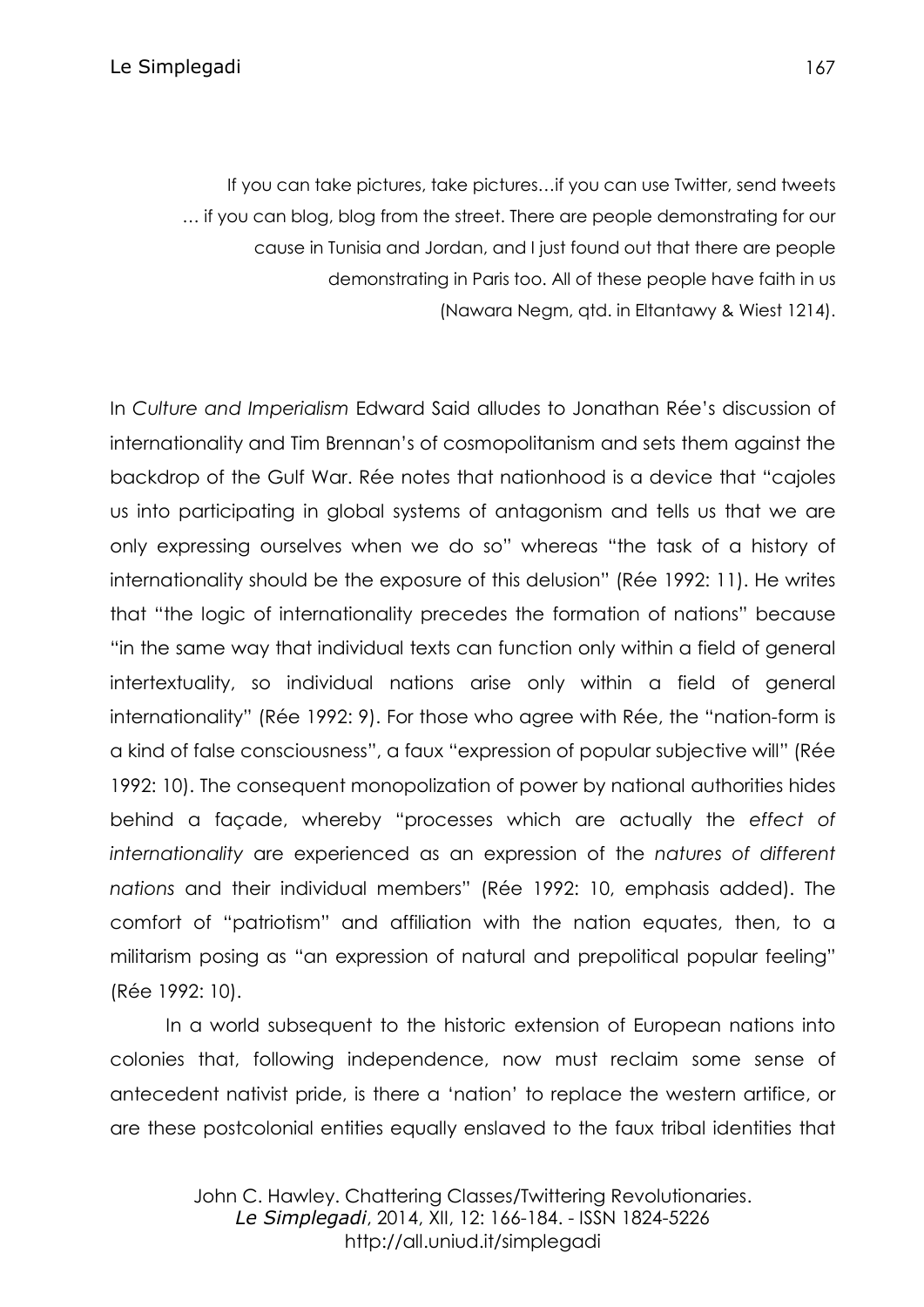politicians constantly reinforce with calls to this or that allegiance or patriotism? In the West, calls for the retrieval of the caliphate (and is this an example of internationalism or a borderless nationalism?) that many interpreted as the motivation for the destruction of the World Trade Center in New York are regularly looked upon with not only suspicion, but also derision, fear, disbelief, and pity (1). This was true before the attack in 2001 (and the less successful one of 1993), and as recently as 2013 with the concerns about the composition of the opposition against Bashar al-Assad in Syria. Romantic yearning for a resurgence of the glory days of yesteryear's caliphate, however ridiculous it may be in today's world, seems to instantiate a post-national view of commonality that cuts across the narrower borders of the nation-state *–* and brings with it a threat to the extant Arab nations. Now no longer a Saudi Arabia and an Indonesia, but one multi-ethnic Islamic nation, the imagined caliphate is arguably its own false consciousness, another nation-state that has gobbled up its children as any empire of the past has done.

In any case, despite paranoia from some quarters, a majority of those at the barricades is not seeking such a cross-border caliphate, and instead seeks a more broadly representative version of the nation-state with which they identify. They seek states that will now be more responsive, more democratically framed, etc. Internationality as a type of strategic essentialism (we in Tunisia have much in common with you in Lebanon, etc.) encourages the Arab Spring (2) as an expression of an identity that is too simply equated with Islam (as in Egypt, where Christians were in the majority until the mid-10th century, and still make up 10% of the population), and uses the master's tools against the master's 'products', the faux patriotism that keeps autocrats in power. But internationality ultimately frustrates the new individual expression of identity as the participants in these local movements use the tools of globalization and find the clarity of their national identity compromised by characteristics of social media beyond local control.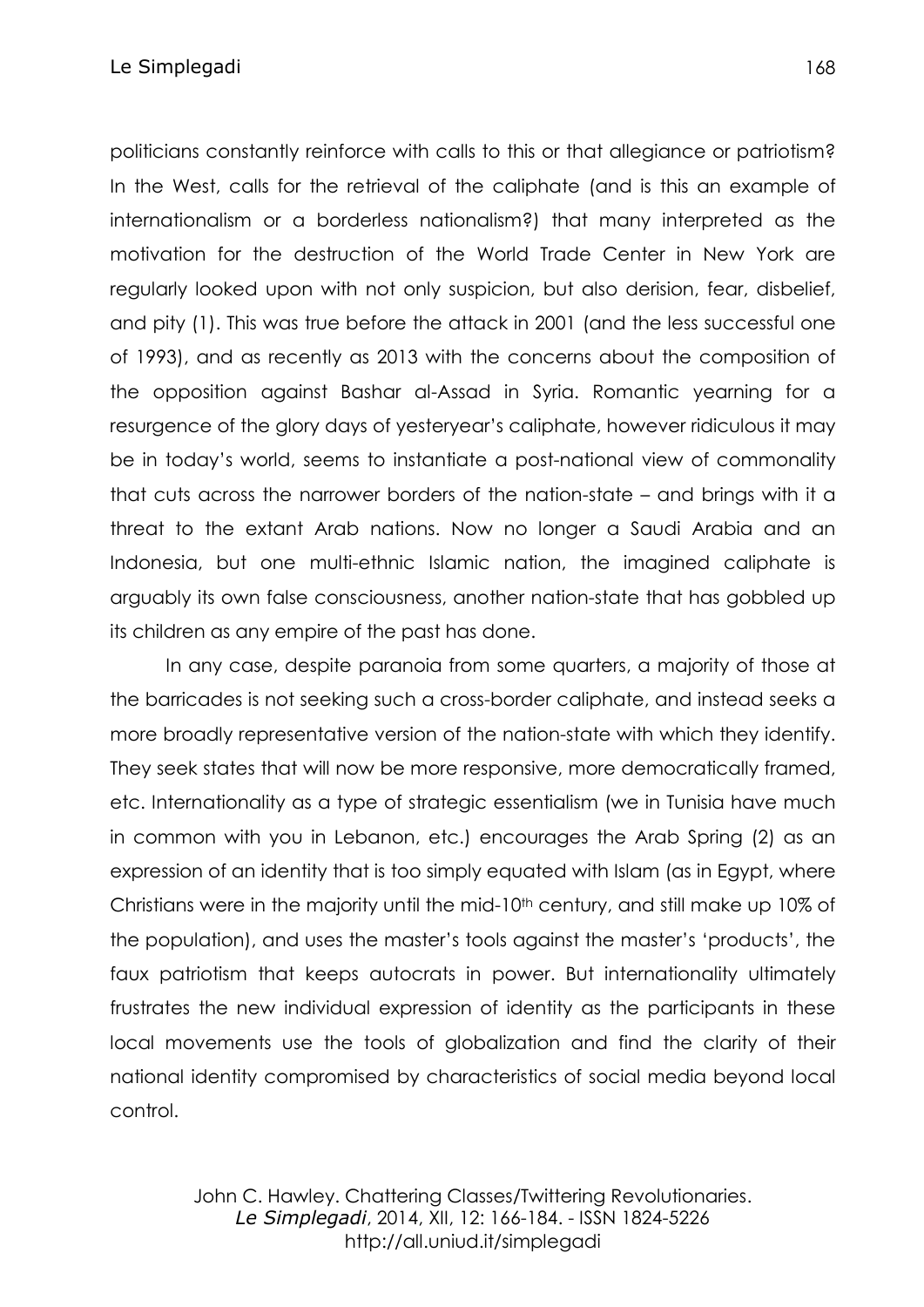Global communications and the tools of social media provide the milieu in which this resurgence of agency throughout the Arab world has become conceivable in ways that have surprised much of the world. The ready-to-hand iphone is apparently much more available than the computers that heretofore had been a prerequisite for access to the internet; there has been a steady burgeoning of applications that facilitate transgression of authoritarian nationalstatist controls; there continues to be a consequent presentation of self through the tropes embedded in facebook and twitter; these technologies result in rising generationally-confrontational expectations of gender-free communications and broad transgression of social classifications. One might say that the tools of 'cyberactivism' provide a catalyst for new discourse communities.

In a 2011 article in *The Journal of Democracy*, Philip Howard and Muzammil Hussain detail how the process evolved, and they conclude that

The first days of protest in each country were organized by a core group of literate, middle-class young people who had no particular affinities with any existing political parties or any ideologies stressing class struggle, religious fundamentalism, or pan-Arab nationalism. This communication, moreover, itself had a strong distributed or lateral character and did not consist of one or a few relatively simple ideological messages beamed by an elite at a less-educated mass public, but had more the character of a many-sided conversation among more or less equal individuals (Howard & Hussain 2011: 48).

Nahed Eltantawy and Julie B. Wiest, in fact, have used the occasion of the use of social media in Egypt to call for a reconsideration of resource mobilization theory, noting that social media "introduced speed and interactivity that were lacking in the traditional mobilization techniques, which generally include the use of leaflets, posters, and faxes", and "enabled domestic and international Egyptian activists to follow events in Egypt, join social-networking groups, and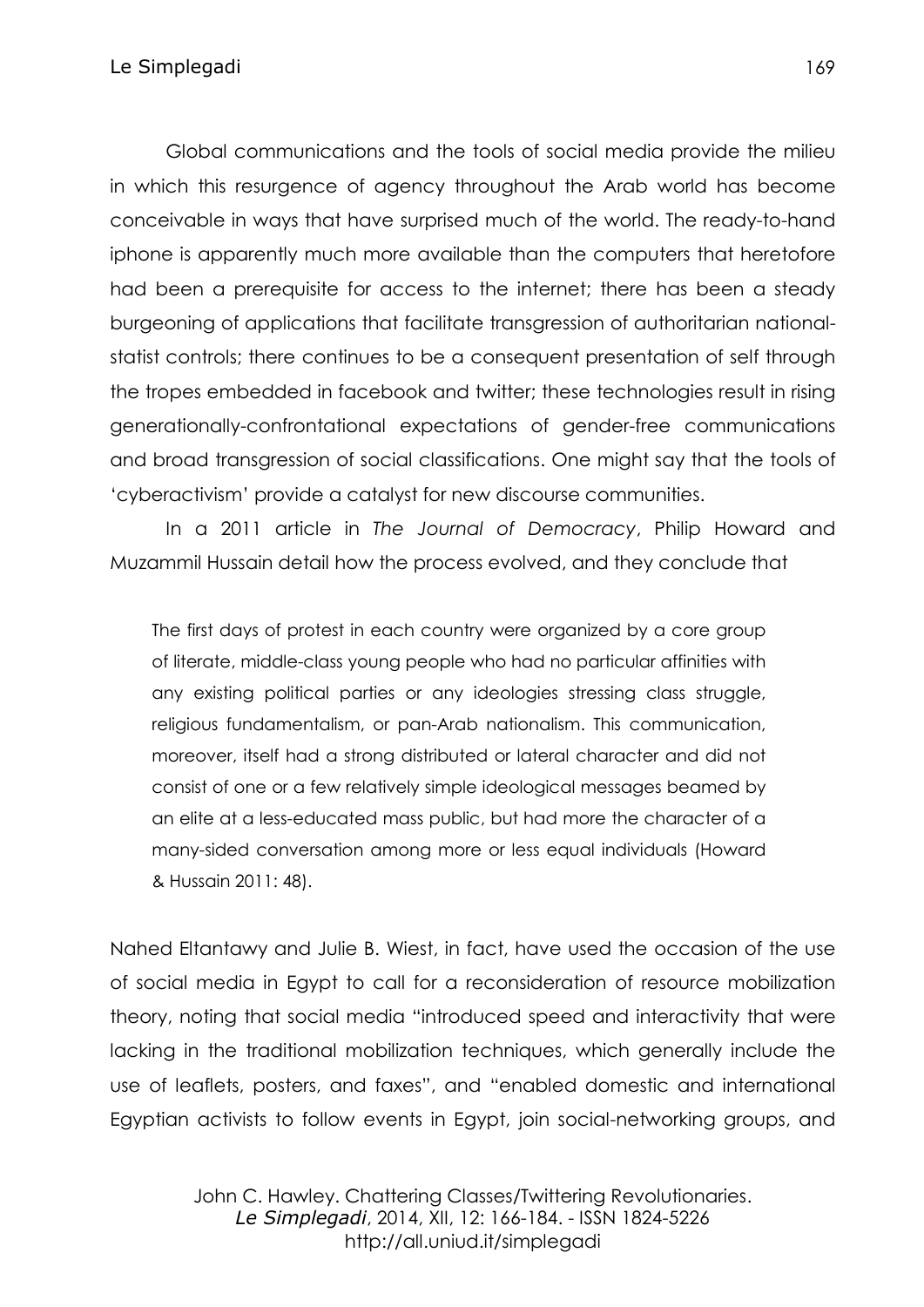engage in discussions" (Eltantawy & Wiest 2011: 1213). Eltantawy and Wiest argue that these technologies are effective in "promoting a sense of community and collective identity among marginalized group members, creating lessconfined political spaces, establishing connections with other social movements, and publicizing causes to gain support from the global community" (Eltantawy & Wiest 2011: 1207). They note that this had been especially helpful in fostering communication among Islamic women (Eltantawy & Wiest 2011: 1208; see also Khamis 2012).

In rehearsing the recent history of the Arab Spring and the evolving use of social media, Eltantawy and Wiest record milestones in its impact on social activism:

- the formation of the Facebook group called "We are all Khalid Said" in the summer of 2010, referring to the young man brutally beaten to death by Egyptian police;
- Mohamed El Baradei's Facebook and twitter accounts, and the pro-Baradei Facebook pages started by the National Association for Change;
- Omar Afifi's YouTube videos on how to conduct an Egyptian revolution while evading the police (he was a former police officer before moving to Virginia for his own safety, once he wrote such material);
- Egyptian female activist Nawara Negm's video message on 17 January 2011 offering encouragement to the Tunisians and four days later (the epitaph for this essay) posting a YouTube video of a young activist and pointing out how ordinary the act of protest could be in Egyptian society, once people got over their intimidation by a police state (3).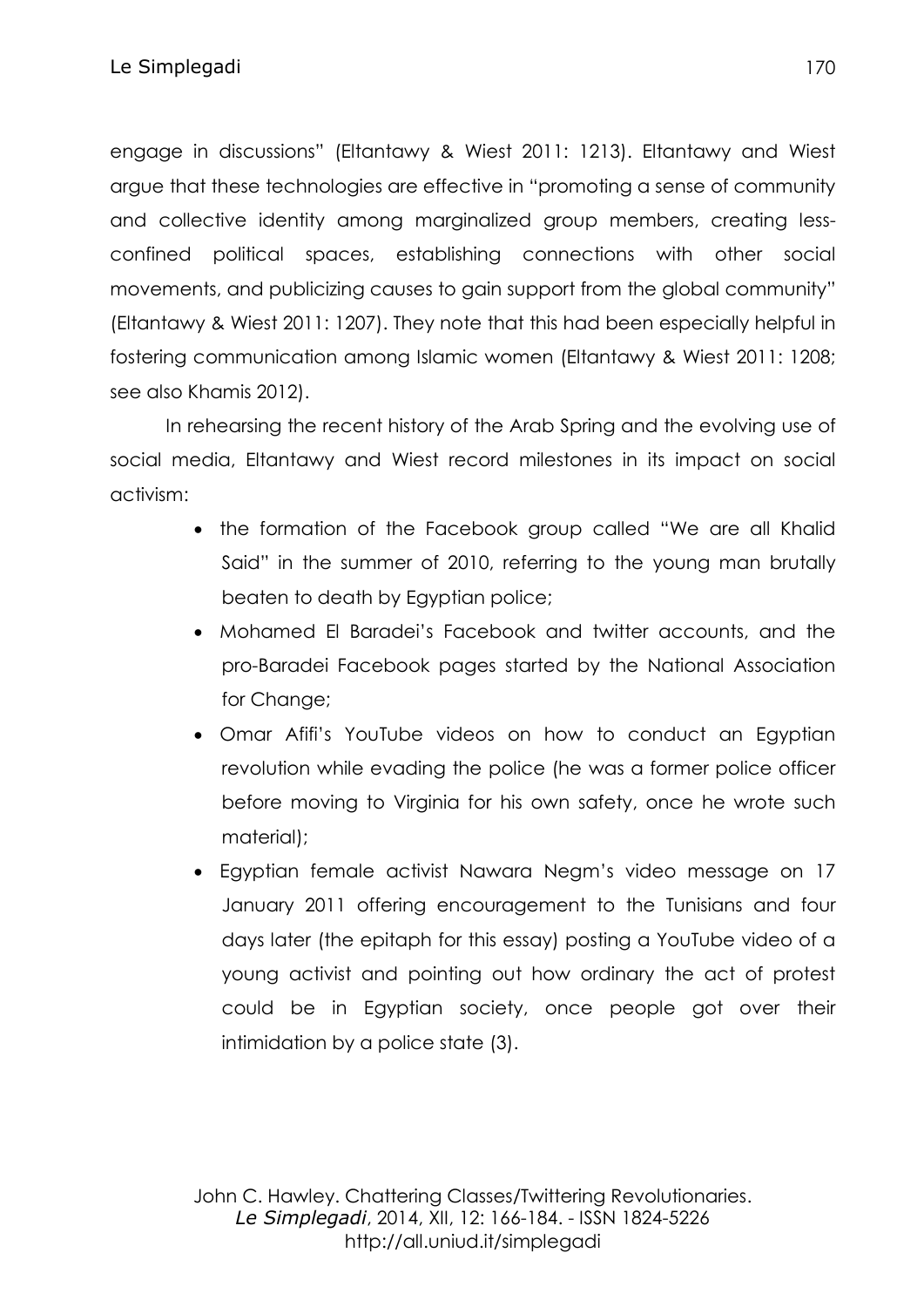This sort of encouragement (incitement, the government would call it), coupled with "guidance on everything from using technology to escape government surveillance to facing rubber bullets and setting up barricades" (Eltantawy & Wiest 2011: 1213) fed the movement as it educated its potential participants.

The same was going on in Tunisia, where protesters on social media "advised their Egyptian counterparts to protest at nighttime for safety, to avoid suicide operations, to use media to convey their message for outside pressure, to spray-paint security forces' armored vehicles black to cover the windshield, and to wash their faces with Coca-Cola to reduce the impact of tear gas" (Eltantawy & Wiest 2011: 1215). The researchers make the point that social media allowed common individuals to become "citizen journalists" (Eltantawy & Wiest 2011: 1215) and in the process circumvent restrictions that, in earlier protests, had effectively stifled international alerts and evidence of the atrocities being committed. During the earlier uprising when the Mubarak regime cut off internet and cellular phones, activists quickly adapted and used Facebook, etc., to continue getting their message out to the world. The immediacy of the transfer of knowledge, and its broader audience, made this a startling new tool and offered a suggestion of a possible realignment of power *–* but only up to a point, as the army subsequently demonstrated in overthrowing Morsi and outlawing the Muslim Brotherhood.

If we might recur to Edward Said's discussion of internationality, the apparently sudden coordination of a more democratic communication infrasystem demonstrates a liberatory identity politics for its participants and for those outside their nations whom they drew into their circle. Eltantawy and Wiest suggest that "Written messages and images circulating on Facebook, Twitter, and blogs appeared to strengthen the collective identity of Egyptians worldwide", as did "the Facebook-organized February 1 event inviting users to a virtual 'March of Millions' in solidarity with Egyptian protesters" (Eltantawy & Wiest 2011: 1217).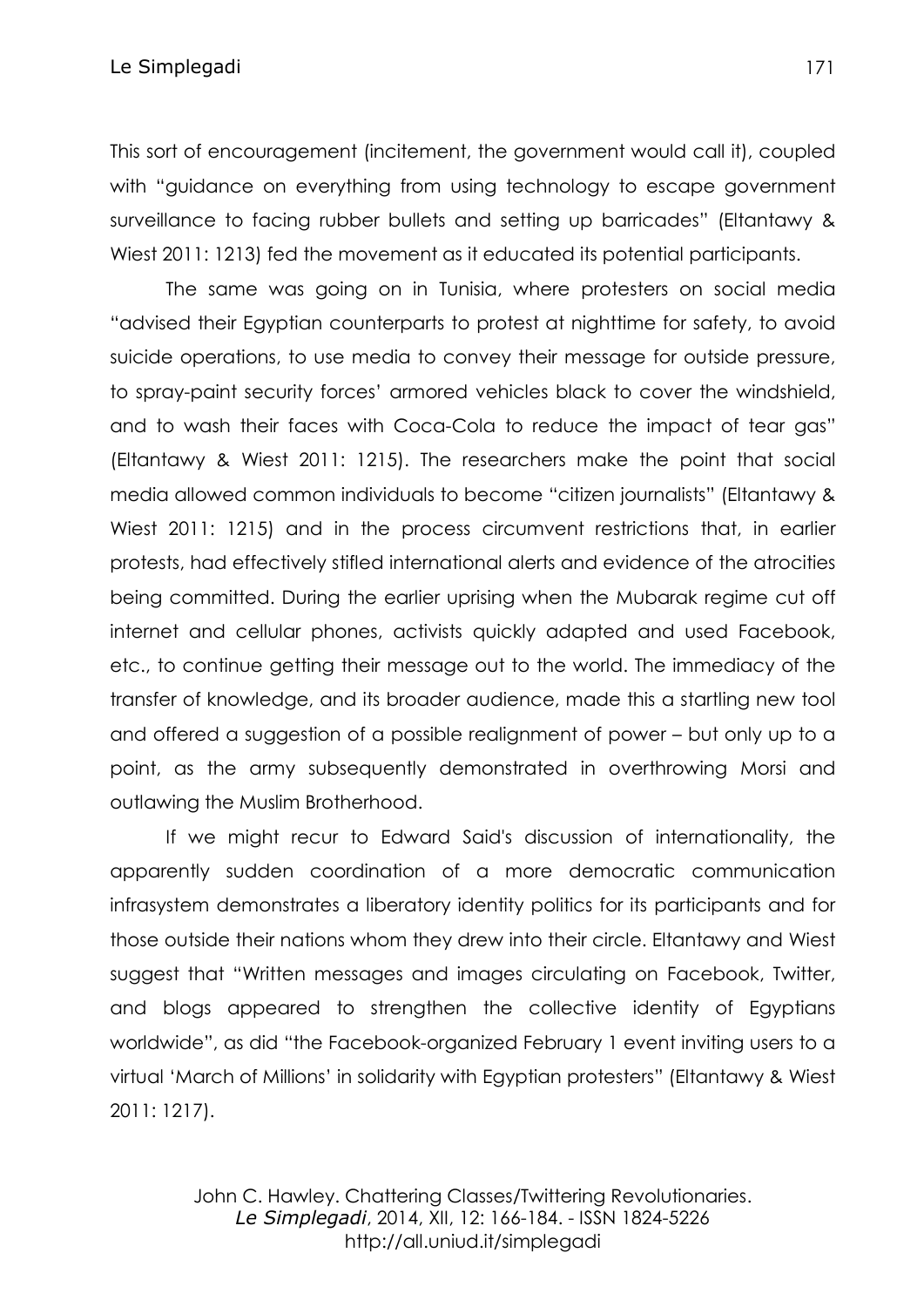The focus for Eltantawy and Wiest is on aspects of the Arab Spring, but they point out that the germination of cyberactivism was seen in the 1999 World Trade Organization protest in Seattle, and in the creation of the World Social Forum and its activities in Brazil in 2003 and Mumbai in 2004 (4). Thus, as a movement, it inherently calls internationalism into play, whether or not it consciously works against the enlightenment notion of the nation-state to promote some post-statist society *–* however creatively that might be envisioned by some younger members of the societies in question. While noting that the Arab Spring was the most impressively widespread use of social media for a new kind of revolution, Rita Safranek cites other impressive examples: Moldova in 2009, the impeachment trial of Philippine President Joseph Estrada in January 2011. These suggest that giving publicity to governmental actions can help transform local politics. But she also notes the failures, such as Belarus in March of 2006, the June 2009 uprising of the Green Movement in Iran, the Red Shirt uprising in Thailand in 2010 *–* these last two were violently suppressed following a broad use of social media in support of the protests. Safranek concludes that "social media has limited impact at best on an important factor affecting nascent revolutions *–* a regime's willingness to use force to squelch protests": the Egyptian army did not turn against the citizens and protests consequently grew; the Iranian army, on the other hand, turned against its citizens and protests "petered out" (Safranek 2012: 11) (5). So, the rather depressing conclusion seems to be that the success of the new social media remains largely dependent upon whether or not the aims of the protest coincide with those of the wielders of traditional power. One looks in awe at the overthrow of Mubarak; some months later one looks back and wonders if his surrogates ever actually lost control. Nonetheless, the public display of personal involvement in politics was internationally impressive and promises the establishment of new power centers in Egypt and elsewhere in the Arab world.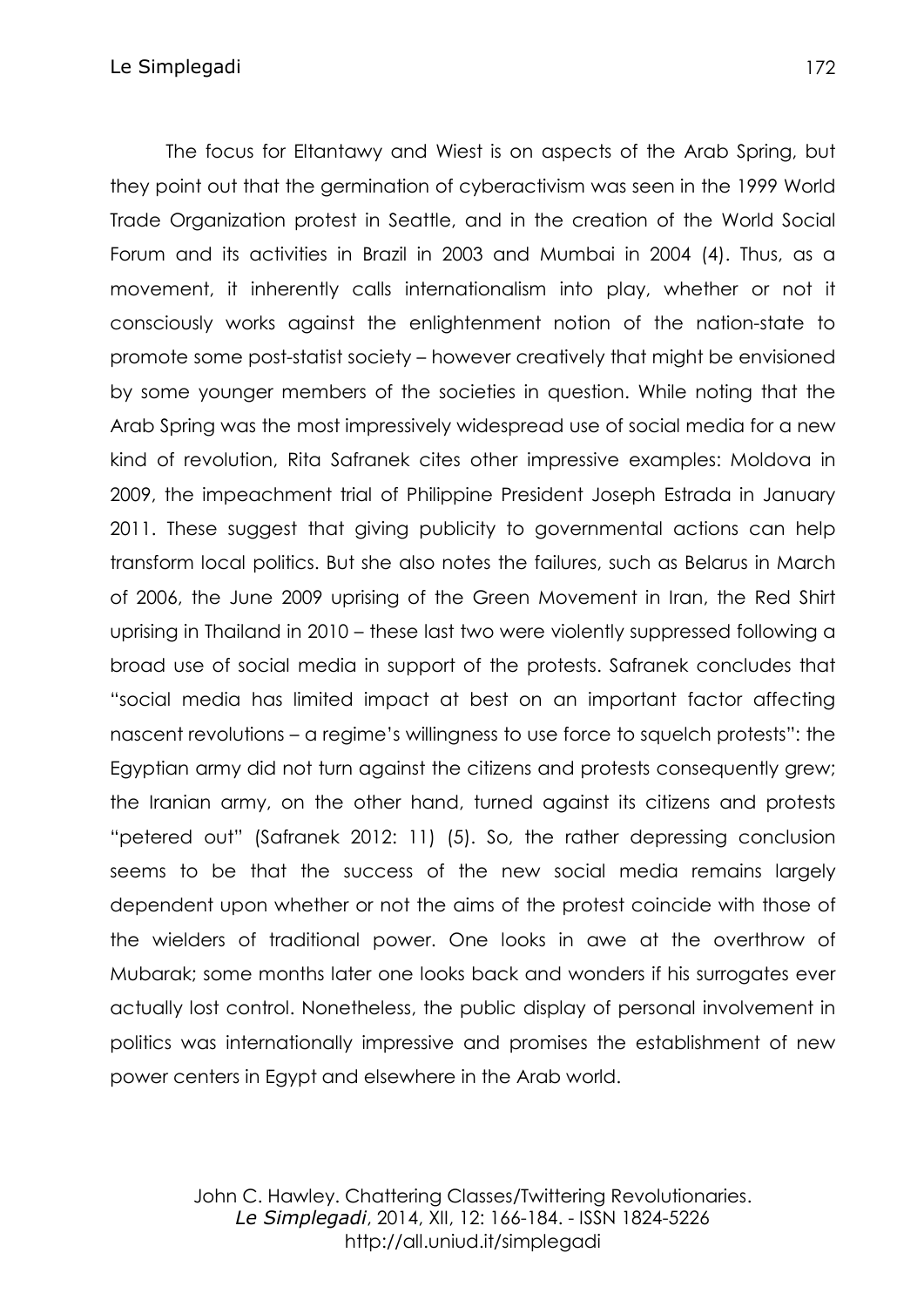Virtual transgression of borders supplements actual migration in the transformation of contemporary states. As Said writes in *Culture and Imperialism*, "it is not only tired, harassed, and dispossessed refugees who cross borders and try to become acculturated in new environments; it is also the whole gigantic system of the mass media that is ubiquitous, slipping by most barriers and settling in nearly everywhere" (Said 1993: 374). That was certainly true in 1993, and one sees now the increasingly resonant relevance of Marshall McLuhan's 1964 dictum, "the medium is the message" (McLuhan 1964: 7): social media are overtaking even the border-crossing power of the mass media of Said's day, with Twitter, facebook, Youtube and the others helping spark and maintain revolutions that heretofore would have withered on the vine. Reading Edward Said through the lens of the Arab Spring, one might conclude that Benedict Anderson's notion of imagined communities is thus both bolstered by nationalism, and supersedes it *–* with immigrants identifying in varying degrees both with the land of their ancestors and their adopted homeland.

At the time that Said was writing, the fear had been that "all departments of culture, not just news broadcasting, ha[d] been invaded by or enclosed within an ever-expanding circle of privately held corporations". If that was the fear at the time, might we not consider that this fear has by now taken firm root in the common consciousness of those ensconced in academia? Has the individual found ways to circumvent control by such corporate imperialism? This would seem unlikely, but still remains to be seen. One notes, with Edward Said in *Culture and Imperialism*, that revolutionaries can re-impose the very strictures they had opposed. They sink back into "a world system of barriers, maps, frontiers, police forces, customs and exchange controls" (Said 1993: 372).

Conversely, can populist involvement in street politics be manipulated by the facile application of words like 'terrorist' or some version of 'great satan'? The fear one hears expressed by many in western democratic states is that Islamic countries will, as promised, conduct a vote *–* but will only do so once. This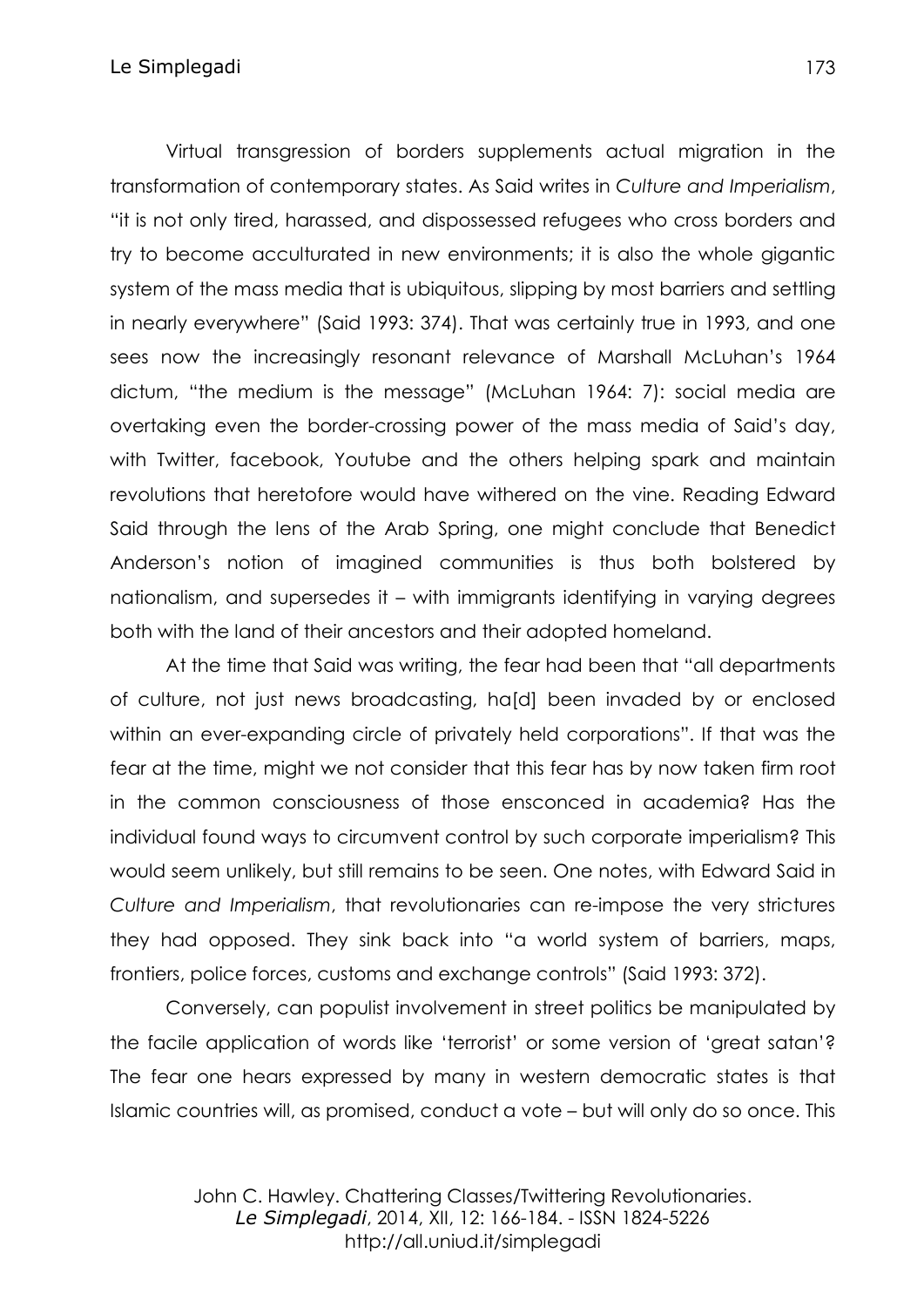Le Simplegadi and a strategic strategic strategic strategic strategic strategic strategic strategic strategic

is the criticism at the heart of the silence in much of the west when the army overthrew Morsi: that reactionary Islamic enthusiasts, having attained legitimate power through election, would now take blunt measures to ensure the maintenance of their hold on that position. The power of the populace has traditionally been easy to manipulate by authoritarian governments that play to an uninformed populism that is couched in the country's carefully nurtured jingoism *–* but is that still the case in a twittering and blogging younger generation of citizens? In *Culture and Imperialism* Said points out that

during the exhilarating heyday of decolonization […] Fanon was one of the few to remark on the dangers posed to a great socio-political movement like decolonization by an untutored national consciousness. Much the same could be said about the dangers of an untutored religious consciousness. Thus the appearance of various mullahs, colonels, and one-party regimes who pleaded national security risks and the need to protect the foundling revolutionary state as their platform, foisted a new set of problems onto the already considerably onerous heritage of imperialism (Said 1993: 371).

An optimist might be tempted to ask whether the re-enclosure of populist expression has somehow broken forth from its chains in the various local movements dubbed controversially as the Arab Spring (cf. Massad, Toumi, sourcewatch).

However the various revolutions may be eventually assessed, it seemed notable to many observers in 2011 that social media were being used as surprisingly effective tools by the masses, often apparently countering the longestablished media powers of the state. In its Global Attitudes Project, in December of 2012 the Pew Research Center concluded that "social media users in Lebanon, Tunisia, Egypt and Jordan still take to social media to discuss politics at nearly twice the rate of their Western counterparts" (Wike 2012); of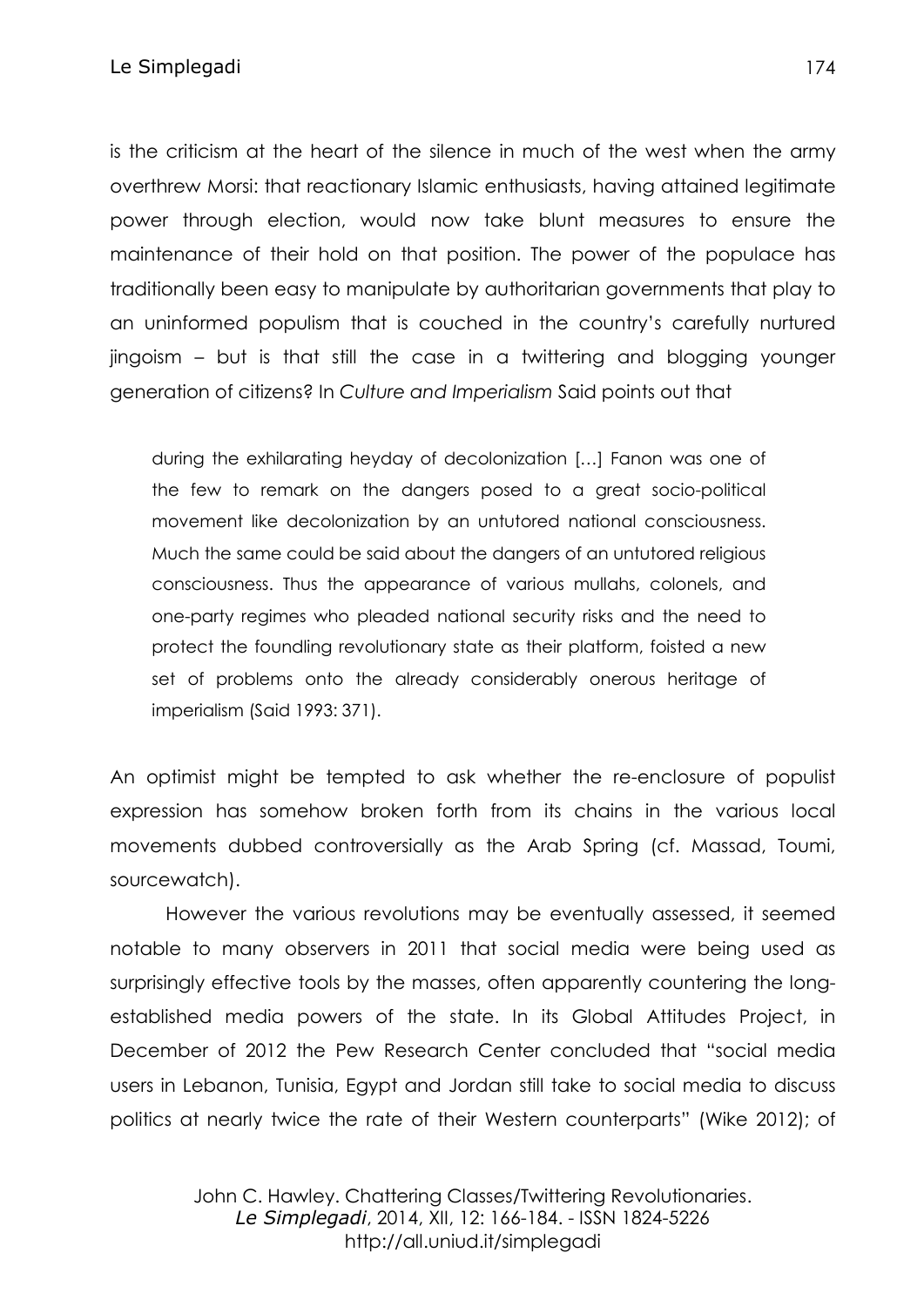every 10 users in these countries, six post about religion, whereas in the United States it is one in three, and in Western Europe that number is one in 10. In all countries surveyed, "the users skew young and educated" and they are a higher percentage of the population in the West than in the Middle East. One significant Pew finding has to do with the purpose to which these social media are put, with Americans casual and jokey, and Middle Eastern users engaging on critical issues "like politics and community". The Dubai School of Government report on social media in 2012 concluded that "from merely being used as a tool for social networking and entertainment, social media now infiltrates almost every aspect of the daily lives of millions of Arabs, affecting the way they interact socially, do business, deal with government, or engage in civil society movements" (Salem & Mourtada 2012: 2). According to the Dubai study,

during the protests in Egypt and Tunisia, the vast majority of 200-plus people surveyed over three weeks in March said they were getting their information from social media sites (88 percent in Egypt and 94 percent in Tunisia).This outnumbered those who turned to non-governmental local media (63 percent in Egypt and 86 percent in Tunisia) and to foreign media (57 percent in Egypt and 48 percent in Tunisia) (Huang 2011: 2).

Word of mouth, which otherwise might be sidelined as mere gossip, here takes on a more significant role as a trusted (at least, easily and quickly disputed or validated) source of information. The authorities' efforts to block out information, the report said, ended up "spurring people to be more active, decisive and to find ways to be more creative about communicating and organizing" (Huang, 2). The level of personal involvement in serving as reporters-on-the-ground is notable, and indicative of a level of commitment to changing class structures – for some indeterminate length of time – that is interesting.

The following year, in June of 2013, a report from the same Dubai School of Government did not focus on social media and revolution, but rather on the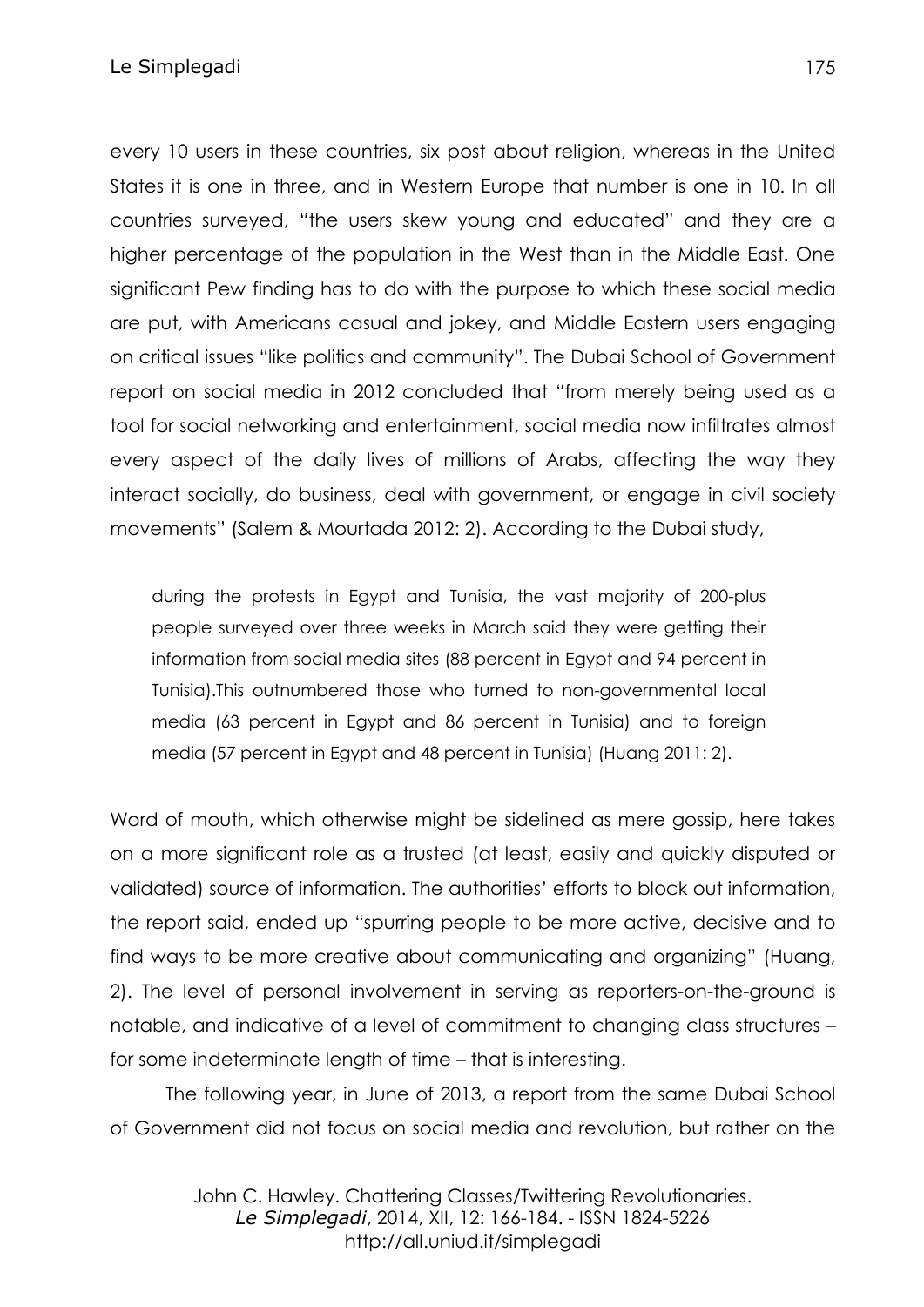uses of social media in breaking through barriers for education; pertinent to our discussion here are their findings that "facebook registered an increase of 10 million users between June 2012 and May 2013", Twitter users in the Arab world has jumped "from just over 2 million to 3.7 million in the past year," and "LinkedIn users in select Arab countries stands now close to 5 million" (Salem, Mourtada & Alshaer 2013: 2 ).

What might these recent events tell us about communication theory and its role in "nation building"? For McLuhan "the personal and social consequences of any medium – that is, of any extension of ourselves–result from the new scale that is introduced into our affairs by each extension of ourselves, or by any new technology" (McLuhan 1964: 7). Thus, the content of the tweets and other communications between those involved in the ongoing revolutions are significant, but so too is the form in which that content is being transferred – the "new scale" of communication patterns. Structures are slowly being changed by the "social media" aspect of these media: there are social implications of these media more obviously than in earlier forms of communication. The revolutionary functionality of social media exemplifies structural changes arguably countered by the quick imposition of a new constitution by the Muslim Brotherhood that forecloses ongoing revolution by institutionalizing a particularly harsh alternative hegemony.

Still, the pendulum continues to swing, and a comfortable balance may still be found in the wild confrontation between the sacred and the secular. Time will tell whether social media will be effective not only in challenging new orthodoxies, but also in actually putting into practice the "ongoing revolution" that is so easily proclaimed by so many post-revolutionary dictators. One thinks of the optimistic call for an "ecclesia semper reformanda", as proclaimed by Reformed Protestant theologians in 1674 and by ecclesiastical reformers of the Roman Catholic Church in the 1960s, acknowledgments that all orthodoxies (religious *or* political) need to be vigilant against the enticements of ossification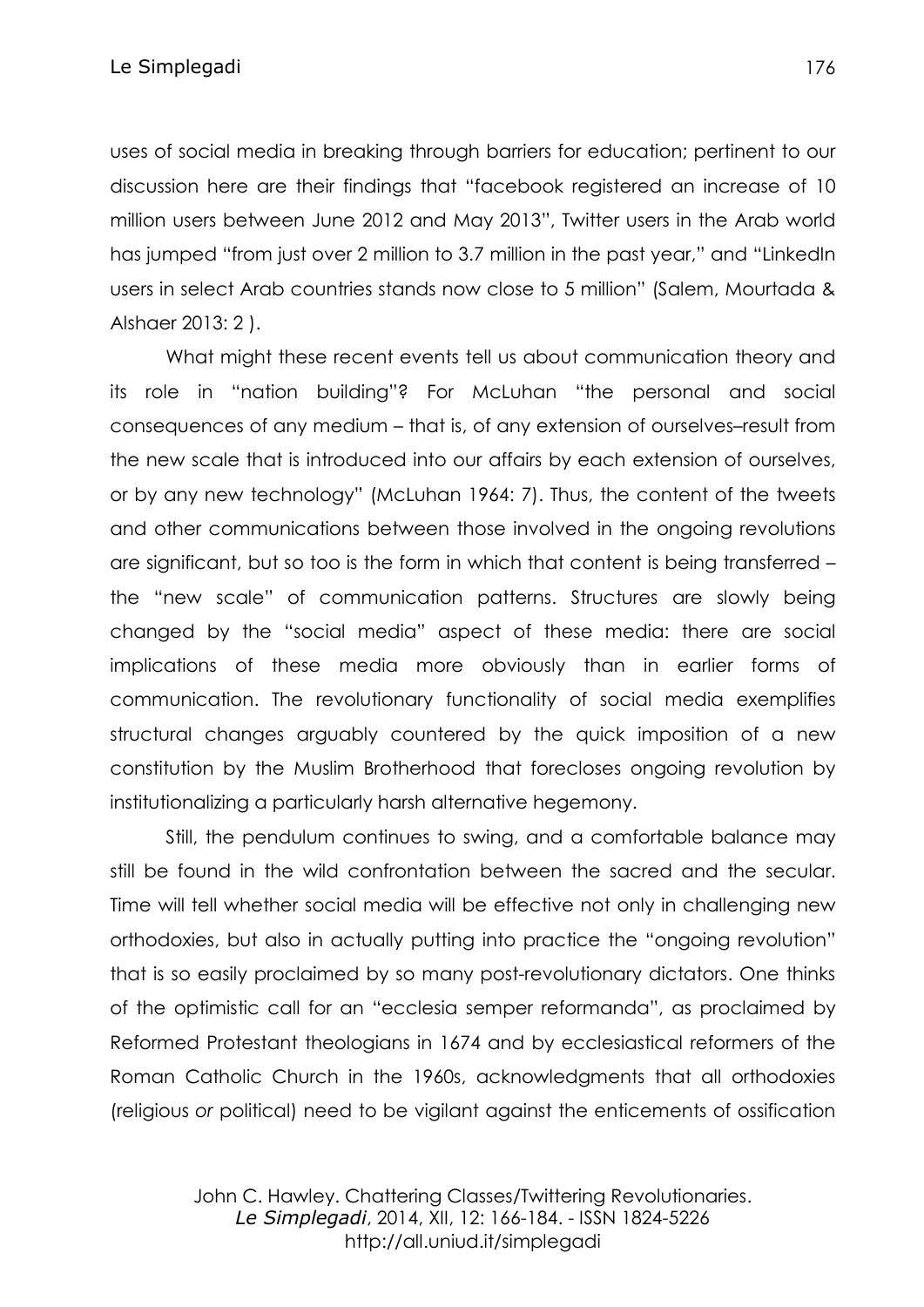and the comforts of excluding other voices. Said writes in *Culture and Imperialism* that

Truly this has been the age of Ayatollahs, in which a phalanx of guardians (Khomeini, the Pope, Margaret Thatcher) simplify and protect one or another creed, essence, primordial faith. One fundamentalism invidiously attacks the others in the name of sanity, freedom, and goodness. A curious paradox is that religious fervor seems almost always to obscure notions of the sacred or divine, as if those could not survive in the overheated, largely secular atmosphere of fundamentalist combat (Said 1993: 397).

A prophet who recognized the human failings of those in the Middle East as well as those in the west, he also observed that Americans – so proud of their exceptionalism and their self-proclaimed role as a city on a hill for those around the world laboring under authoritarian regimes – nonetheless largely maintained strong support for their government's policy of supporting dictators in the hope of maintaining the status quo in their own lives, as well as their apparent support 'for a scale of violence out of all proportion to the violence of native insurgency against American allies" (Said 1993: 391); he notes, too, their embrace of hostility to legitimate claims to native nationalism kept in place "with an almost perfect correspondence between prevailing government policy and the ideology ruling news presentation and selection" (Said 1993: 390). This begs the question of the comparable role of social media in the west, and the role it might play in destabilizing the hegemonic control of world news and worldviews that Said decries in news corporations.

It remains to be seen how long a revolution can continue that has, as its sinews, mobile phones. Egypt is the laboratory here, more so than, for example, Syria with over 100,000 dead – but in both cases the conversation between culture and imperialism is crucial. While asserting that "the job facing the cultural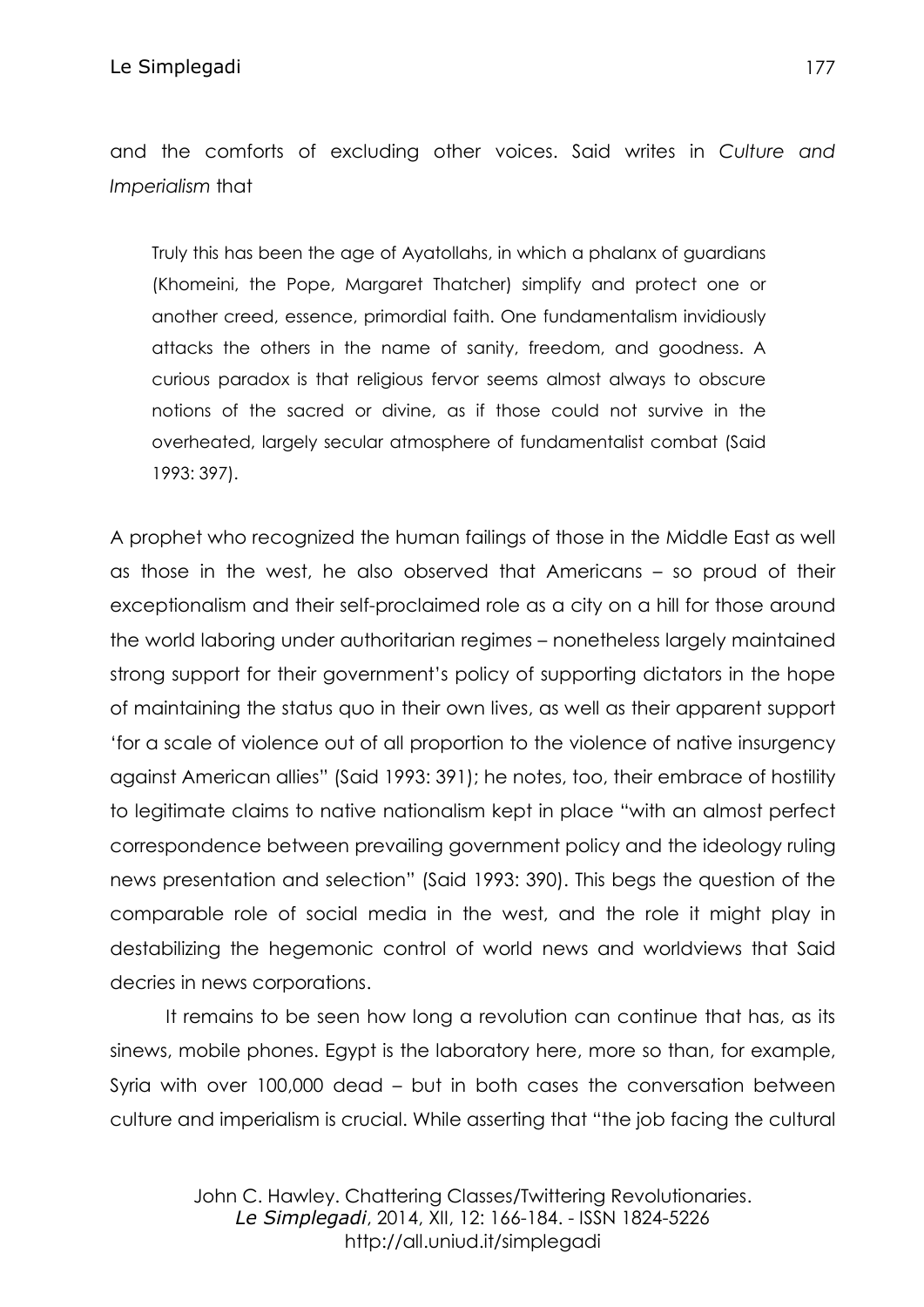intellectual is therefore not to accept the politics of identity as given, but to show how all representations are constructed, for what purpose, by whom, and with what components" (Said 1993: 380). Said also worried that "our critical efforts are small and primitive, for the media are not only a fully integrated practical network, but a very efficient *mode of articulation* [his emphasis] knitting the world together" (Said 1993: 374).

Facebook and Twitter may not withstand the larger focus and cultural imperialism of CNN, Fox News, Al Jazeera, let alone the CIZ, al Qaeda, and even mass inertia in the western world, but Said also notes that hybridity must be preceded by awkward misplacements of self. He writes that

contrapuntal analysis should be modeled […] on an atonal ensemble; we must take into account all sorts of spatial or geographical and rhetorical practices – inflections, limits, constraints, intrusions, inclusions, prohibitions – all of them tending to elucidate a complex and uneven topography (Said 1993: 386).

Democracies can be loud, boorish, confrontational, and inefficient, and in the case of state evolutions the twittering echoes an engagement with something unfamiliar and therefore threatening.

The military coup in Egypt in July 2013 appears to many observers as a rough erasure of burgeoning self-expression. Many who have sought a way to defend the army's actions point out that the elected president of the country was advancing an Islamist agenda and cutting out major portions of the electorate in his policies, and that the military was, in fact, (re)asserting the will of a majority of Egyptians. Whatever the view that history will take of that ongoing revolution, which will surely have several other chapters before a meaningful and democratic stability materializes, the commonly accepted expectations of social media so evident in Mubarak's overthrow continue now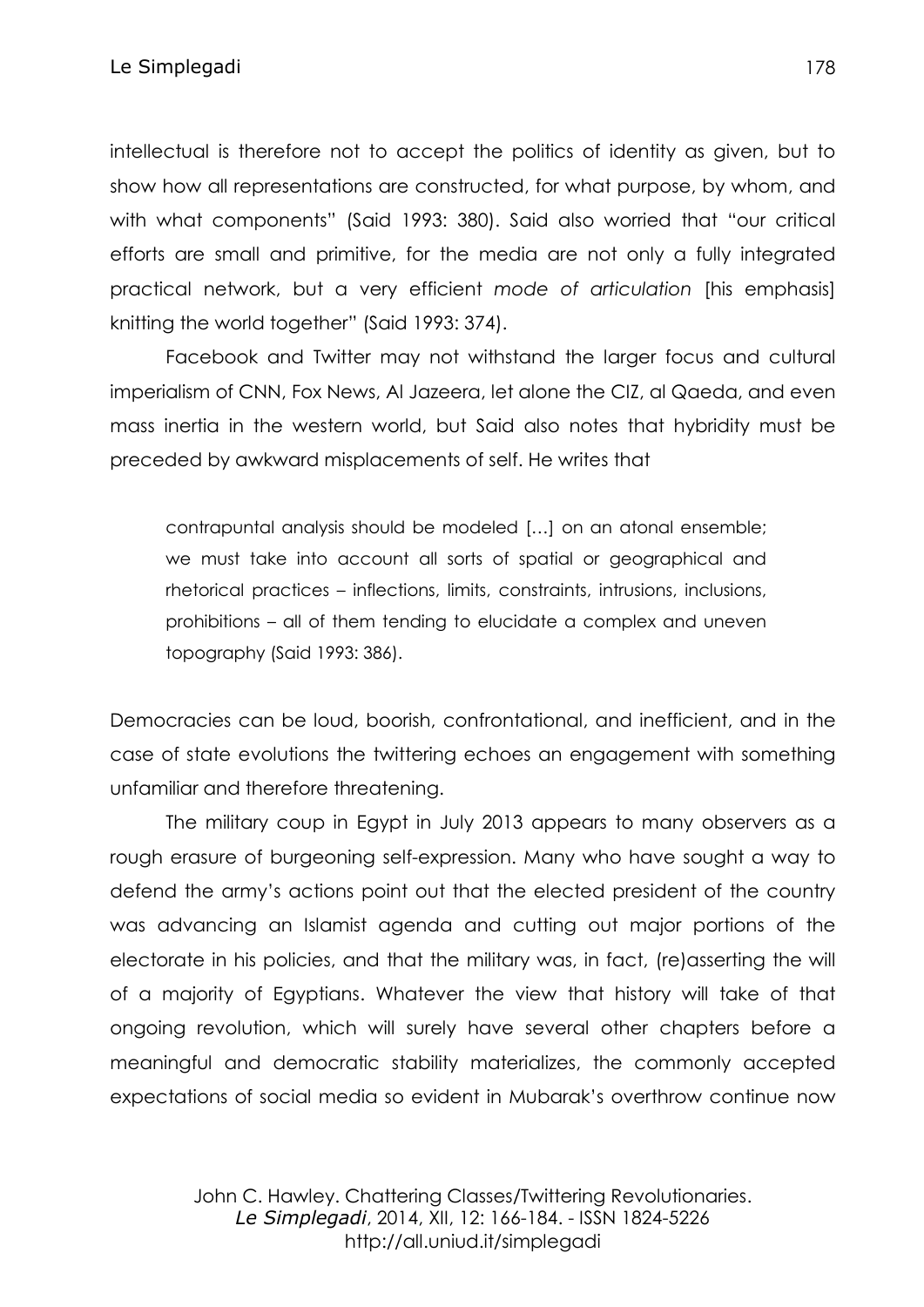in Morsi's. On July 5 2013 the stream.aljazeera.com blog broadcast the following exchanges:

- from Mahtab Hossain Siddiqui at the Institute of Business Administration in Dhaka, Bangladesh: "Egyptians will regret this day. The same thing was done by Turkish Army against Necmatin Erbakan. But all of those Generals are in jail now and AKP is in power for 11 years".
- Michael D. Stocker at Northampton Community College responds: "Egyptians won't regret this, obviously you are not following twitter/facebook/vine and just about every other social media that the youth (being 19 to 24) are using. They are the ones that are done with Islam, and the ones that do NOT want a country run by an Islamic preacher and his aides".
- To which Ahmad el Masri at the University of Western Sydney responds: "Michael D. Stocker you are wrong they are not done with Islam, they are done with MB [Muslim Brotherhood], please distinguish between the two".
- And Amran Hafiz (location not given) joins in: "Right on Ahmad [...] Islam will prevail till the end of time".
- Shaheen K. Moidunny at the Indian High School writes: "elected President and elected Members of Parliament have been imprisoned – no liberal/secular/left condemnation […] all media outlets critical of the military intervention and presumed to be MB has been forcibly shutdown – no liberal/secular/left condemnation, etc".
- Ahmad el Masri returns to the conversation, supporting Moidunny and saying "shame on that mob in Tahrir square for supporting a military coup whilst at the same breath saying that they are 'liberals'".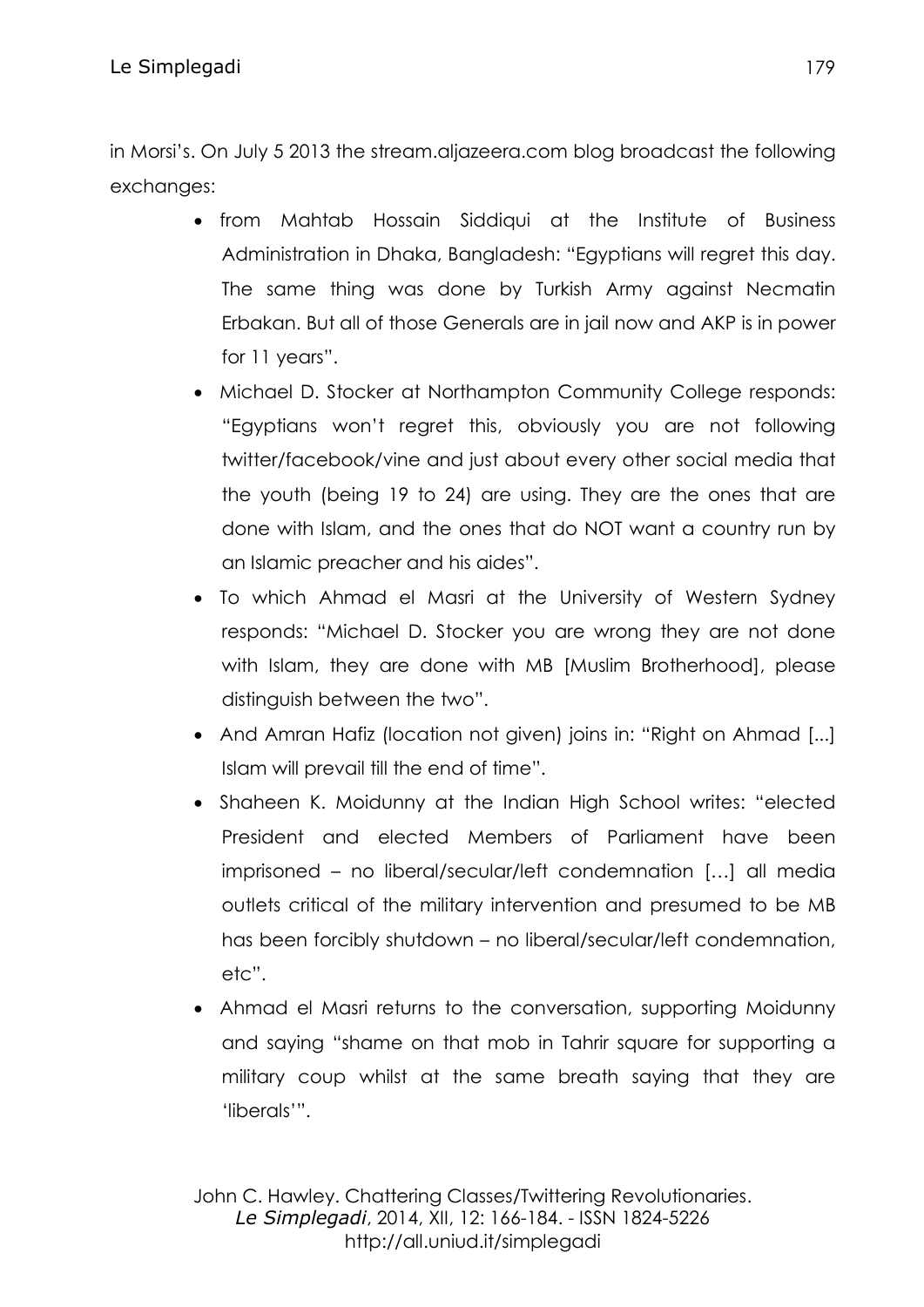- But Abdul Hafeel, at Al Azhar Muslim College Hemmathagama answers, delphically: "This what Egyptians want let them enjoy […]"
- And Eugene Denson, described as a self-employed critical defense lawyer (country unstated), answers that "One of the greatest advances in human governance is the separation of church and state. Religious governments become tyrannical governments, and need to be overthrown at the first signs of moving in the direction of imposing their views on people of differing beliefs".
- Ahmad el Masri is not giving up, responding that "Islam ruled for thousands of years successfully without tyranny, please study the golden age of Islam".
- Muideen Luqman at the University of Ibadan in Nigeria argues that "It's no doubt that the WEST has input in this and of course, this is their desire. The truth will surely prevail".
- From India, Mohamed Omer, a yoga therapist, writes: "In the name of rebellion the Egyptian people once again gone into the hands of the military regime and Mubarak hands foolish peoples" [sic];
- Amran Hafiz rejoins the conversation with "Only fools are bitten twice…may Allah have mercy on them",
- and Tanvir Ahmed Nabil, the "lead guitarist at Fallen", writes: "constitution was suspended by the military last night to defeat a democratically elected president. As a result the Egyptians who were protesting against Morsi in many parts are celebrating and chanting 'victory to democracy'. What a joke!"

Among the interesting characteristics that might be observed in this exchange (which, of course, continued beyond these extracts) is Ahmad el Masri's apparent nostalgia for the caliphate. More importantly for the topic of this essay, the bloggers represent the international quality of the Arab Spring, even if much of that participation is vicarious. Some contributors are Egyptian, some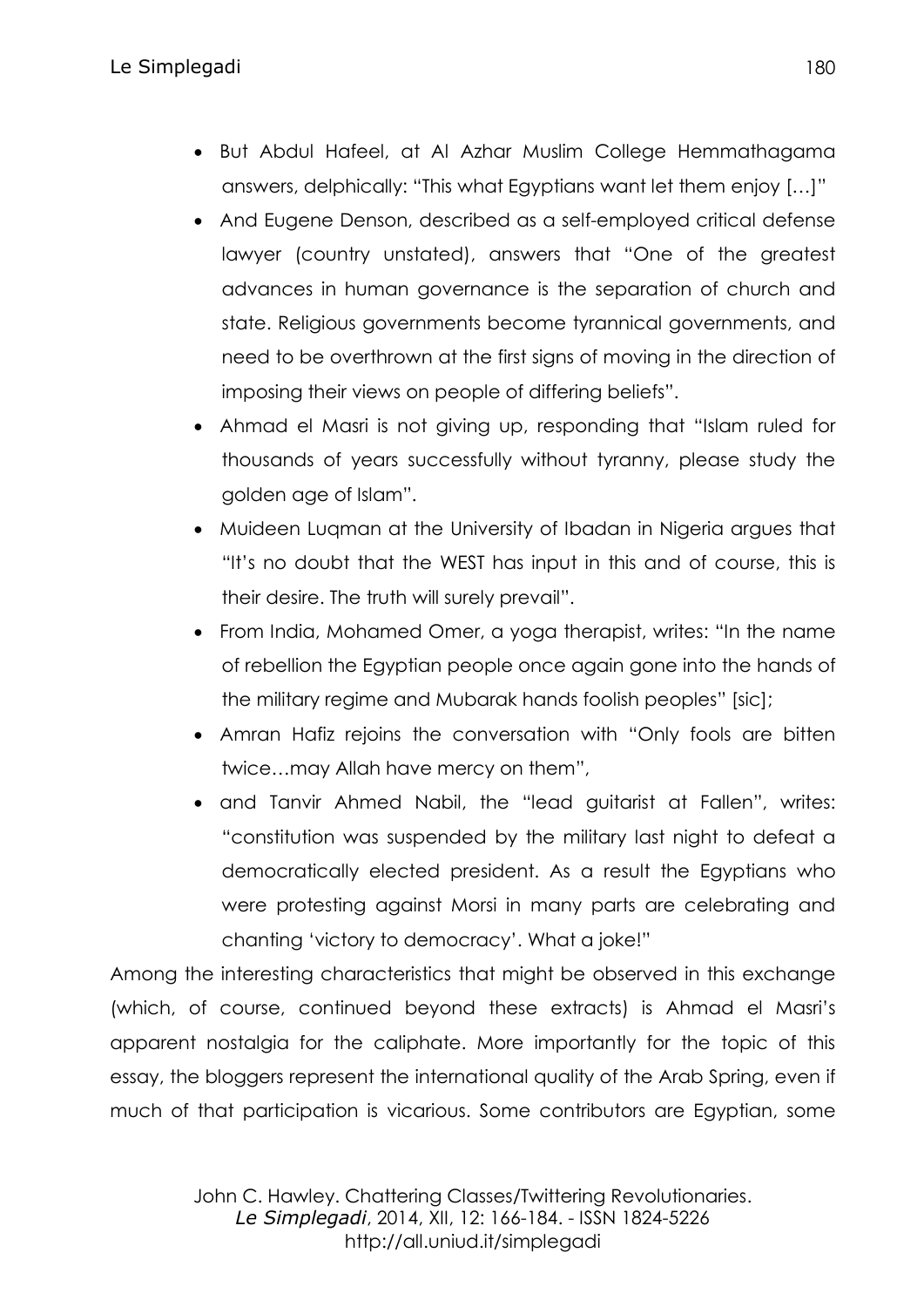are apparently not Muslim, etc., and all are entering in to a real-time conversation. All that is missing is the skype camera – though most of the entries are accompanied with a little snapshot of the 'speaker'. In *Culture and Imperialism* Said wrote that

It is not possible to name many states or regimes that are exempt from active intellectual and historical participation in the new postcolonial international configuration…[but] what had once been the imaginative liberation of a people – Aimé Césaire's "inventions of new soul" – and the audacious metaphoric charting of spiritual territory usurped by colonial masters were quickly translated into and accommodated by a world system of barriers, maps, frontiers, police forces, customs and exchange controls (Said 1993: 372).

It is perhaps utopian, and is certainly premature, to imagine that the use of social media in the Arab Spring is working to counter these retrograde forces described by Said – but one can but wait and see; better said, one can but wait and listen.

## **NOTES**

- 1. See, for example, right-wing former one-term congressman Alan West (Republican, Florida) [\(http://crooksandliars.com/kenneth-quinnell/allen-west](http://crooksandliars.com/kenneth-quinnell/allen-west-r-fl-says-arab-spring-)[r-fl-says-arab-spring-\)](http://crooksandliars.com/kenneth-quinnell/allen-west-r-fl-says-arab-spring-), Israeli Home Front Defense Minister Avi Dichter [\(http://www.jpost.com/Diplomacy-and-Politics/Muslim-Brothers-co-opting-](http://www.jpost.com/Diplomacy-and-Politics/Muslim-Brothers-co-opting-Arab-Spring-to-make-caliphate)[Arab-Spring-to-make-caliphate\)](http://www.jpost.com/Diplomacy-and-Politics/Muslim-Brothers-co-opting-Arab-Spring-to-make-caliphate), and Uthman Badar, Mohammed Jeelani, Halim Rane and Haytham Yonus [\(http://www.youtube.com/watch?v=GEllGxB9Vhs\)](http://www.youtube.com/watch?v=GEllGxB9Vhs).
- 2. On the contentious nature of the term "Arab Spring", see the September 12, 2012 anonymous article "Arab Spring" in Sourcewatch, the anonymous July 4 2013 article, "Morsis' overthrow sets Egypt's Twitter alight", in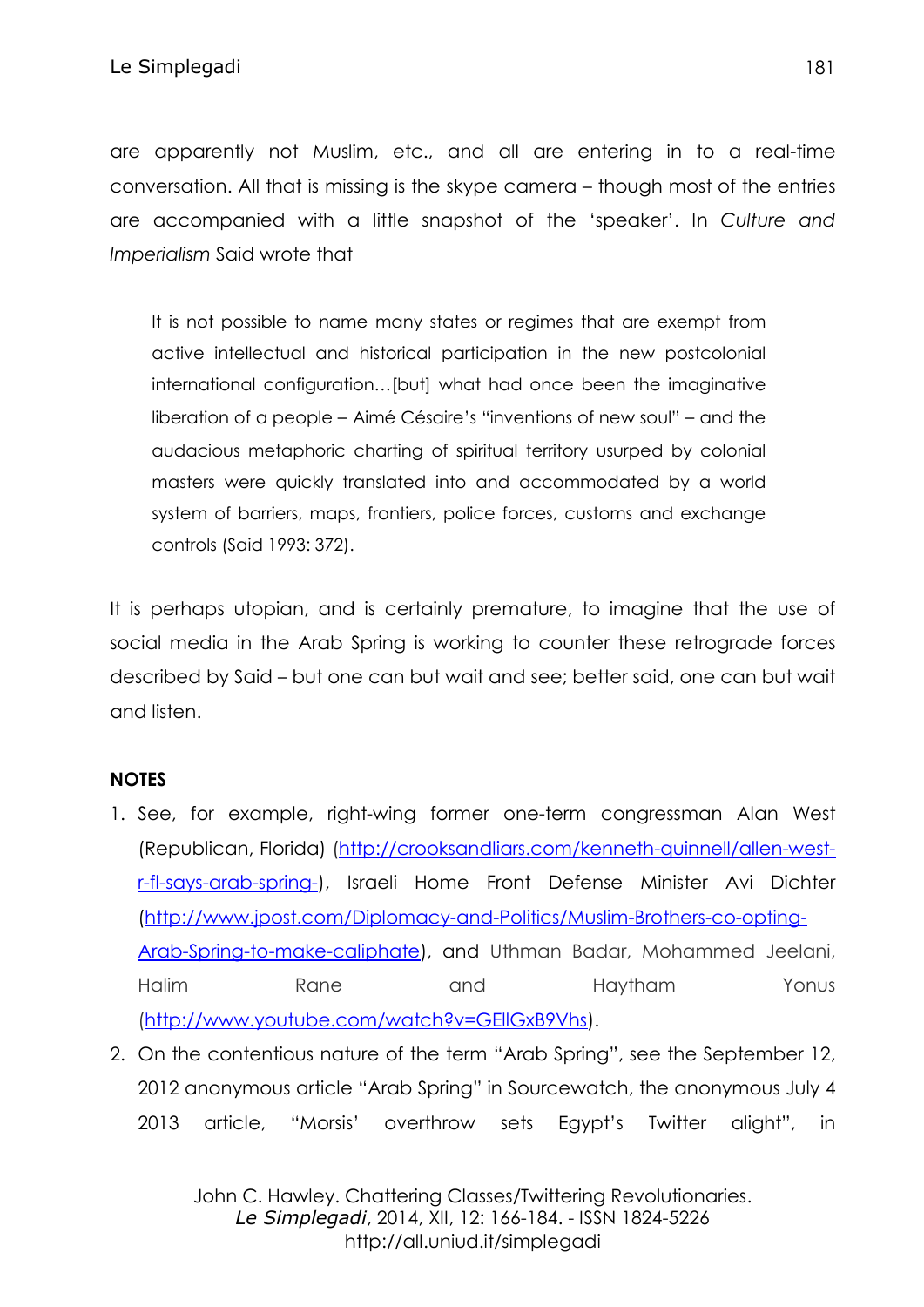Stream.aljazeera, Joseph Massad's 2012 essay, and Habib Toumi's essay from December 17, 2011.

- 3. See also: http://www.youtube.com/watch?v=eE2itEB\_v8&feature=related.
- 4. See Hawley 2008.
- 5. See Clay Shirky 2011.

## **BIBLIOGRAPHY**

Anon. (July 4) 2013. Morsi's overthrow sets Egypt's Twitter alight. Stream.aljazeera.com,<http://stream.aljazeera.com/story/201307040111-0022878> (accessed on 5 July 2013).

Anon. (21 September) 2012. Arab Spring. *Sourcewatch,*  [http://www.sourcewatch.org/index.php?title=Arab\\_Spring](http://www.sourcewatch.org/index.php?title=Arab_Spring) (accessed on 28 June 2013).

Eltantawy, Nahed & Julie B. Wiest. 2011. Social Media in the Egyptian Revolution: Reconsidering Resource Mobilization Theory*. International Journal of Communication* 5, Feature 1207–1224 online, [https://www.aswat.com/files/Social%20Media%20in%20the%20Egyptian%20Revo](https://www.aswat.com/files/Social%20Media%20in%20the%20Egyptian%20Revolution.pdf) [lution.pdf,](https://www.aswat.com/files/Social%20Media%20in%20the%20Egyptian%20Revolution.pdf) (accessed 5 on July 2013); also: reported by Alula BerheKidani in *Sudan Vision: An Independent Daily* 18/06/2012 <http://news.sudanvisiondaily.com/details.html?rsnpid=211426>, (accessed on 15 January 2014).

Hawley, John C. 2008. Agencies for Resistance, Prospects for Evolution. Revathi Krishnaswamy & John C. Hawley ed. *The Postcolonial and the Global*. Minneapolis: University of Minnesota Press, 22-32.

Howard, Philip N. & Muzammil M. Hussain. 2011. The Role of Digital Media. *Journal of Democracy*, 22, 3: 35-48.

Huang, Carol. 2011. Facebook and Twitter Key to Arab Spring Uprisings: Report. *The National* 6 June [http://www.thenational.ae/news/uae-news/facebook-and](http://www.thenational.ae/news/uae-news/facebook-and-twitter-key-to-arab-spring-uprisings-report)[twitter-key-to-arab-spring-uprisings-report,](http://www.thenational.ae/news/uae-news/facebook-and-twitter-key-to-arab-spring-uprisings-report) (accessed on 1 July 2013).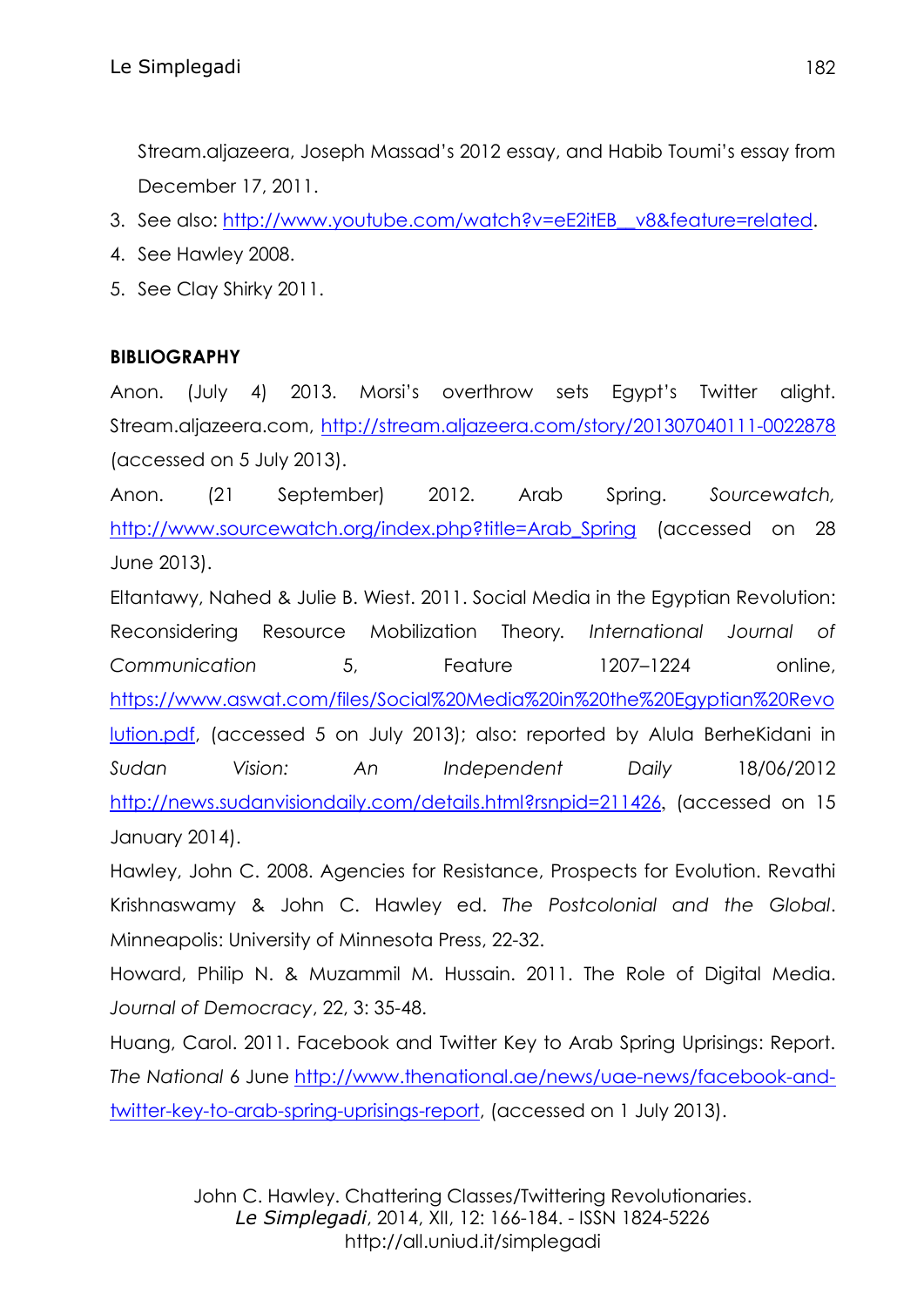Khamis, Sahar. 16 November 2012. Gendering the Arab Spring: Arab Women Journalists, 'Cyberfeminism' and Socio-Political Transformation. [http://www.slideshare.net/AUSACE2012/gendering-the-arab-spring,](http://www.slideshare.net/AUSACE2012/gendering-the-arab-spring) (accessed on 17 January 2014).

Krishnaswamy, Revathi & John C. Hawley, ed. 2008. *The Postcolonial and the Global*. Minneapolis: University of Minnesota Press.

Massad, Joseph. 2012. The 'Arab Spring' and Other American Seasons. *Al Jazeera* 29 August [http://www.aljazeera.com/indepth/](http://www.aljazeera.com/indepth/%20opinion/2012/08/201282972539153865.html)  [opinion/2012/08/201282972539153865.html](http://www.aljazeera.com/indepth/%20opinion/2012/08/201282972539153865.html), (accessed 28 June 2013).

McLuhan, Marshal.1964. *Understanding Media: The Extensions of Man*. New York: New American Library.

Rée, Jonathan. 1992. Internationalism. *Journal of Radical Philosophy*, 60 (Spring): 3-11.

Safranek, Rita. 2012. The Emerging Role of Social Media in Political and Regime Change. *ProQuest Discovery Guides* [http://www.csa.com/discoveryguides/](http://www.csa.com/discoveryguides/%20social_media/review.pdf)  [social\\_media/review.pdf,](http://www.csa.com/discoveryguides/%20social_media/review.pdf) (accessed on 5 July 2013).

Said, Edward. 1993. *Culture and Imperialism*. London: Chatto & Windus.

Salem, Fadi & Racha Mourtada. 2012. Social Media in the Arab World: Influencing Societal and Cultural Change? *Arab Social Media Report*. Dubai School of Government, June [http://www.arabsocialmediareport.com/](http://www.arabsocialmediareport.com/%20UserManagement%20/PDF/ASMR%204%20final%20to%20post.pdf)  [UserManagement /PDF/ASMR%204%20final%20to%20post.pdf,](http://www.arabsocialmediareport.com/%20UserManagement%20/PDF/ASMR%204%20final%20to%20post.pdf) (accessed on 1 July 2013).

Salem, Fadi, Racha Mourtada & Sarah Alshaer. 2013. Transforming Education in the Arab World: Breaking Barriers in the Age of Social Learning. *Arab Social Media Report*. Dubai School of Government. June. <http://www.arabsocialmediareport.com/News/description.aspx?NewsID=12> (accessed on 1 July 2013).

Shirky, Clay. 2011. The Political Power of Social Media: Technology, The Public Sphere, and Political Change. *Foreign Affairs* online. January/February,